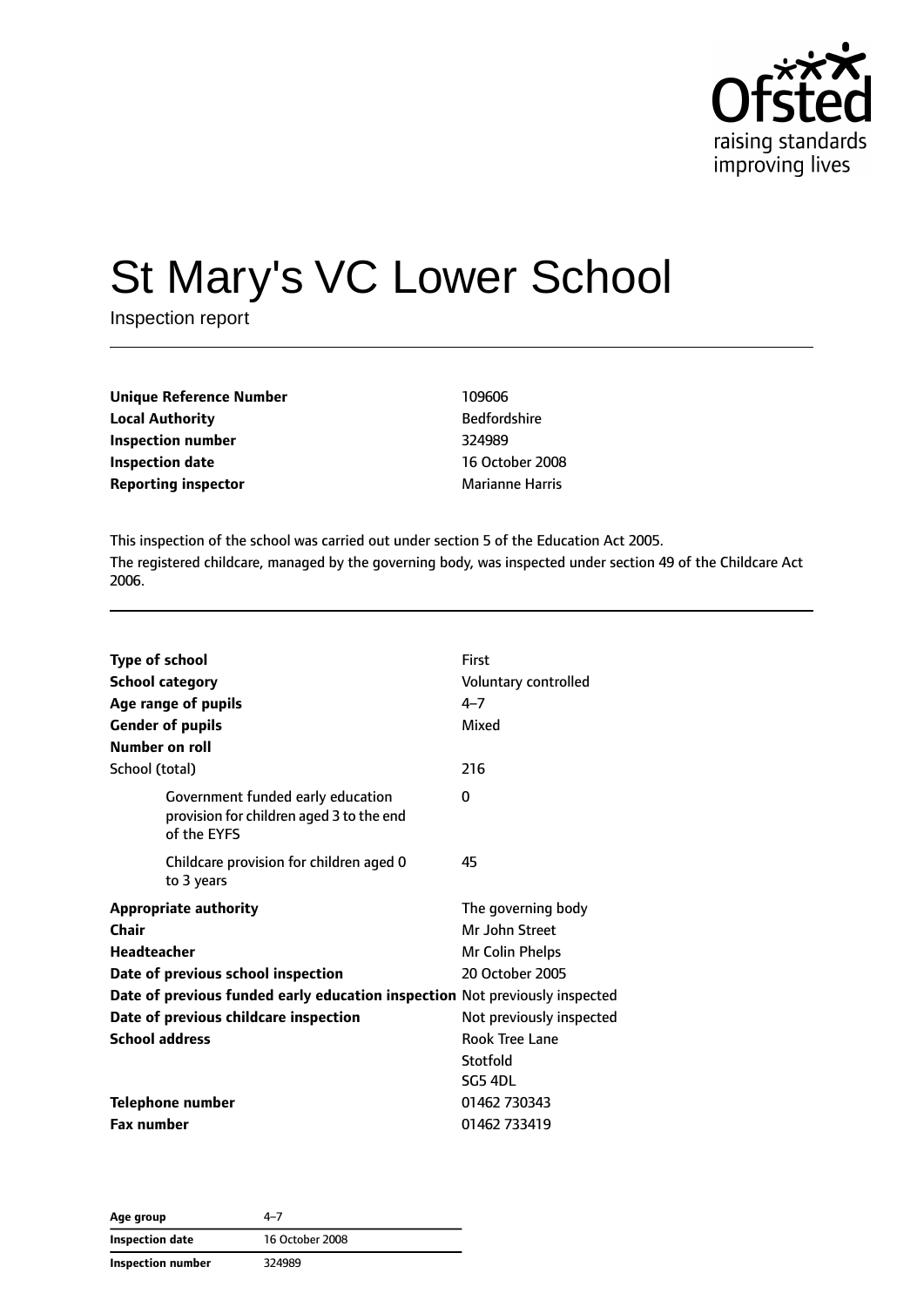.

<sup>©</sup> Crown copyright 2008

Website: www.ofsted.gov.uk

This document may be reproduced in whole or in part for non-commercial educational purposes, provided that the information quoted is reproduced without adaptation and the source and date of publication are stated.

Further copies of this report are obtainable from the school. Under the Education Act 2005, the school must provide a copy of this report free of charge to certain categories of people. A charge not exceeding the full cost of reproduction may be made for any other copies supplied.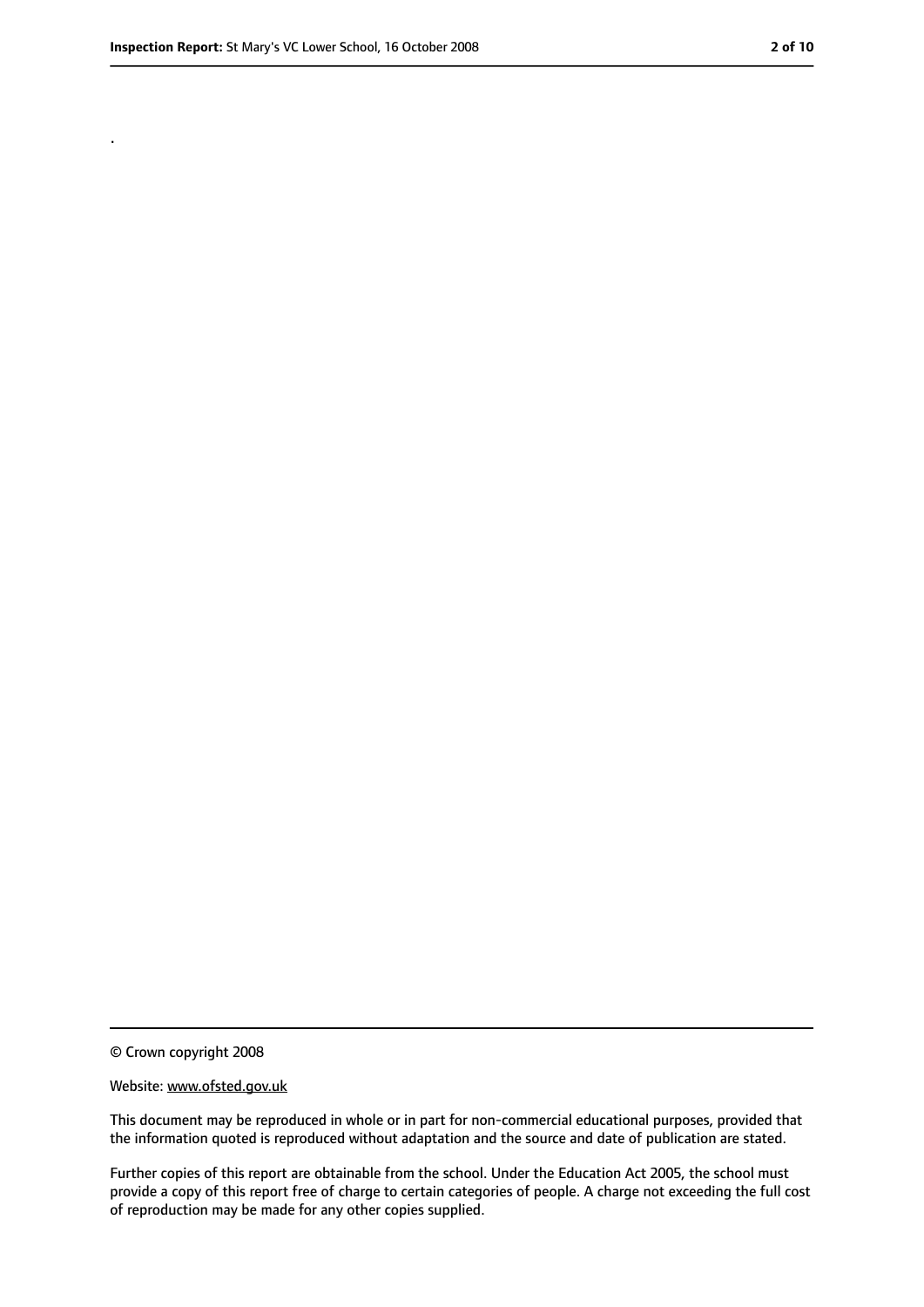# **Introduction**

The inspection was carried out by two Additional Inspectors who evaluated the overall effectiveness of the school and investigated the following issues: the progress made in mathematics by pupils in Years 3 and 4, how target setting supports pupils' learning, and how effectively the school promotes community cohesion. Evidence was gathered from observing lessons, discussions with the headteacher, staff and governors, and analysing the school's system for tracking pupils' progress. In addition, inspectors spoke to pupils and analysed the school's documents.

Other aspects of the school's work were not investigated in detail, but inspectors found no evidence to suggest that the school's own assessments, as given in its self-evaluation, were not justified, and these have been included where appropriate in this report.

## **Description of the school**

This is an average-sized school, located in a rural area. Pupils are very largely from White British backgrounds. The proportion of pupils who have learning difficulties and/or disabilities is lower than that usually seen. Although their needs vary, they mainly experience speech and communication difficulties. The school has provision for children in the Early Years Foundation Stage (EYFS) and is responsible for before and after-school care for pupils up to the age of 12 years. When they join the school, children have skills and knowledge that are close to that expected for their age.

#### **Key for inspection grades**

| Outstanding  |
|--------------|
| Good         |
| Satisfactory |
| Inadequate   |
|              |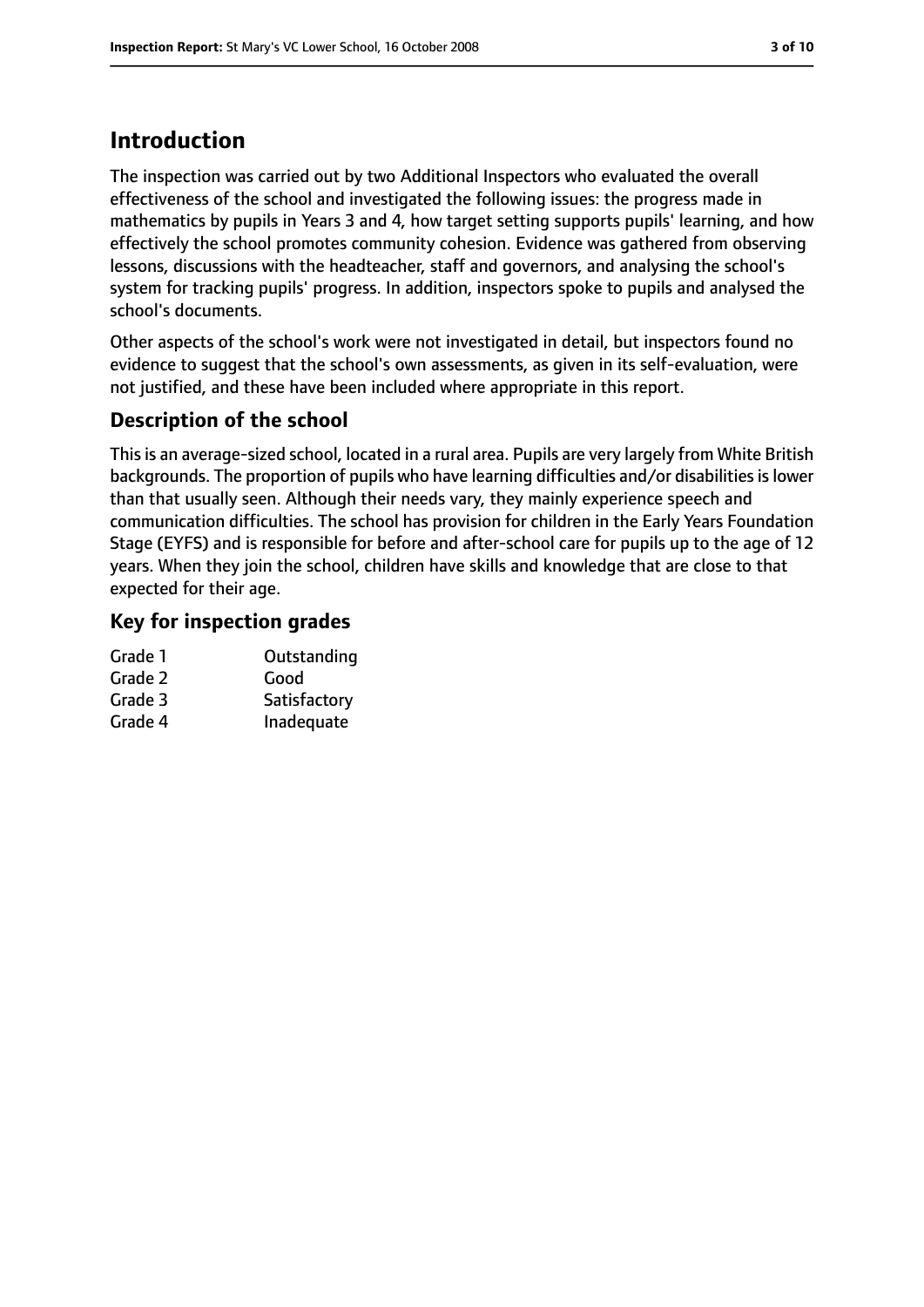#### **Overall effectiveness of the school**

#### **Grade: 1**

This is an excellent school at the heart of its local community. Highly effective efforts are made to link the school and the community together. The excellent before and after-school clubs provide a much needed and appreciated service for both the pupils who attend the school and for the wider community. Parents are very supportive of the school and many describe it as 'outstanding'. Pupils are very proud of their school and comment that, 'Teachers are kind and care about us.' The pupils are particularly pleased with the amount of money they raise for local and national charities and the number of clubs and activities that are provided for them. The very effective links with local churches and schools ensure that pupils have a very good knowledge of cultures other than their own. They rapidly develop an understanding of different faiths through well-planned lessons and visits to various places of worship.

Pupils reach standards that are exceptionally and consistently high. By the end of Year 2, standards in reading, writing and mathematics are consistently high. Parents comment on the support that their children receive, especially those who have difficulties with speech and communication. All pupils achieve outstandingly well, whatever their starting point. The excellent progress that pupils make in Years 1 and 2 is maintained throughout the school. By the time they leave in Year 4, standards are considerably higher than those found nationally for pupils of this age. When the school's accurate analysis identified that pupils did not make enough progress in an aspect of mathematics in Years 3 and 4, this was addressed very successfully. The staff identified where and what the weaknesses in mathematics were, and put in place very effective strategies to support pupils in mental calculations. Pupils are now very secure and confident when calculating mentally and share their strategies with each other. Standards in other subjects are also exceptionally high. The school has achieved an Artsmark Gold Award and the quality of art work around the school is of a high standard. Singing in assembly is also of a high standard and pupils show great enjoyment in singing together. Clubs, such as that for art, make a significant contribution to these high standards. Pupils are very confident and skilled in using information and communication technology (ICT) and talk enthusiastically about the very good ICT resources available.

The emphasis on promoting pupils' personal development and well-being is extremely successful. Through the school council, pupils feel they have a voice in running the school. Basic skills are taught very effectively, including those in ICT. Consequently, pupils are extremely well prepared for the next stage of their education. Pupils are polite and friendly and greatly enjoy school life. They support each other in the playground, and pay special attention to those who have no-one to play with. The sense of community and warm relationships within the school are strong. Pupils feel extremely safe because there is 'always someone to sort out our problems'. Behaviour is exemplary. Pupils have a very good understanding of how to adopt healthy lifestyles and keep fit. They report that the school dinners are healthy and really good because they are 'home cooked'. Some pupils are confident when evaluating how healthy other people's dinners are. For example, they were reassured when they analysed the headteacher's lunch and judged it to be very healthy.

Pupils are extremely positive about learning because teaching is outstanding across the school. Leaders have been very successful in maintaining a very high and consistent quality of teaching. Planning of lessons is of a very high quality and work is based on what pupils know and understand. Consequently, it is suitably challenging and meets the needs of all pupils in the class. The purpose of each lesson is clearly explained and pupils are encouraged to assess for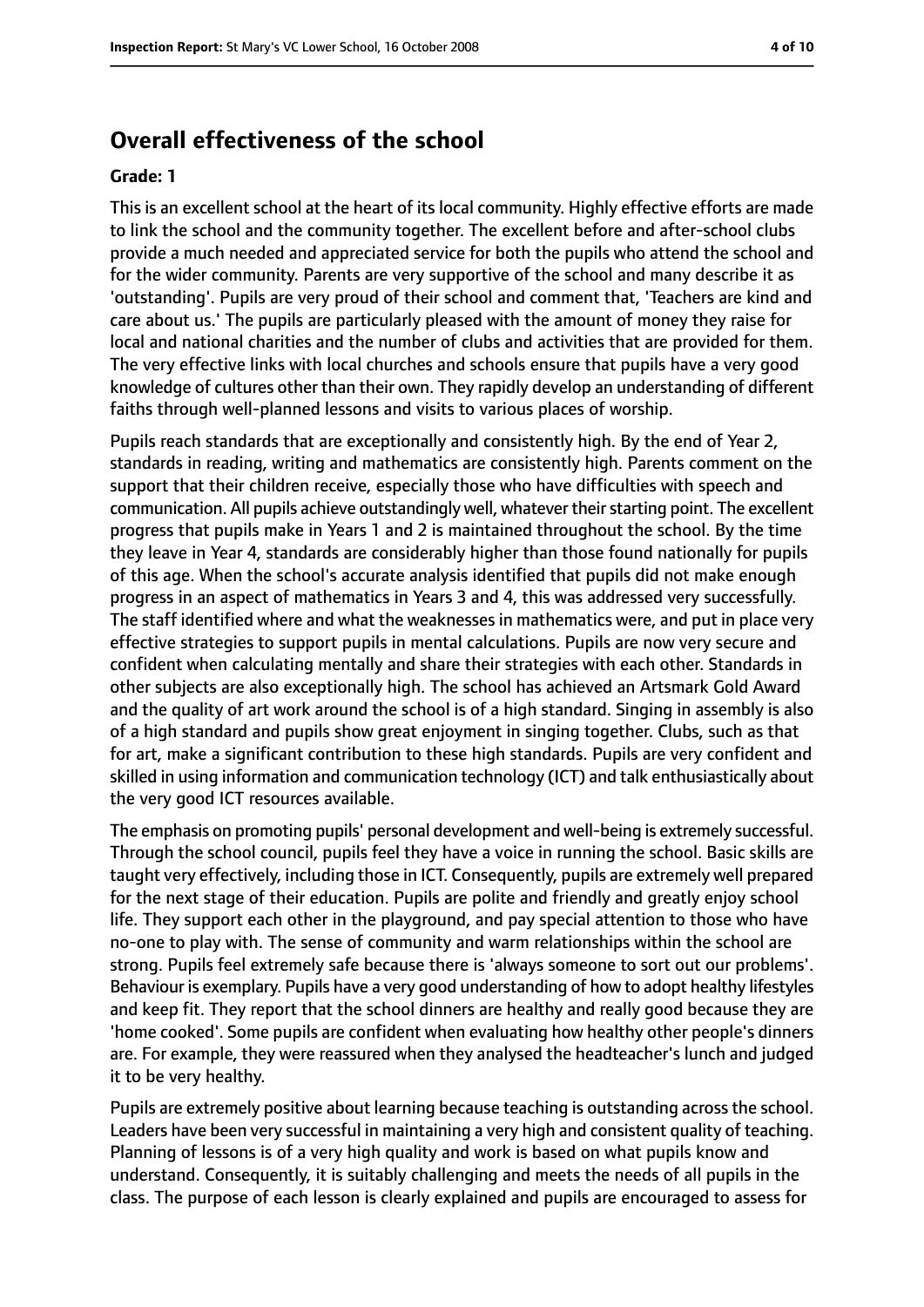themselves how much they understand, which they do with honesty and enthusiasm. Pupils take pride in their work, although sometimes there is very occasionally too many printed worksheets used and, when this happens, work is not always neatly presented. Teaching assistants are remarkably skilful at supporting pupils with special learning needs so that they are always fully involved in the lessons. This is particularly noticeable for pupils with speech and communication needs who receive one-to-one support so that that they can make excellent progress. The excellent curriculum supports learning very effectively. Great emphasis is put on providing many additional learning experiences, including a residential trip for pupils in Year 4. Special themed weeks and days support pupils in learning about the wider global community, and allow them to explore many exciting activities, such as art from different continents. Of particular note is the remarkably wide range of visitors into school who enhance learning - for example, the Olympic gold medal winner who came to talk to all of the pupils.

Leadership and management at all levels are outstanding. The staff work together extremely well and there is an atmosphere of mutual respect. Governors are fully involved in the life of the school and many attend training days with the staff. This means that all are aware of the strengths of the school and areas are accurately identified for improvement. All staff take excellent care of the pupils. Procedures for child protection and ensuring safe recruitment are robust and firmly established. Setting academic targets for pupils is consistent throughout the school. These are very effectively displayed and pupils know what they are aiming at. This helps to ensure their excellent progress. Teachers often refer to targets in lessons, and remind the pupils when their progress towards these will be reviewed.

Since the time of the last inspection, the school has been extremely successful in maintaining extremely high standards. Weaknesses identified at the last inspection have been effectively tackled, and ways to further improve the school are successfully identified and achieved. All staff and governors share in drawing up the school plan for improving further and there is excellent capacity to do so, as shown by the outstanding quality of education and pupils' consistently high achievement. The headteacher and governors know their task is to maintain the excellent provision and high standards and they are excited by the challenge of this.

#### **Effectiveness of the Early Years Foundation Stage**

#### **Grade: 1**

Outstanding leadership and management of the EYFS ensures that provision here is excellent. All staff work together very effectively to promote children's welfare and provide a safe and stimulating environment for them. All are warmly welcomed and make excellent progress in their learning and development. Early reading and writing skills are taught very effectively so that children are soon confident to begin to write for themselves and they enjoy sharing their work. Particular attention is given to children's personal and social development so that they make outstanding progress. They settle into school very quickly, play and learn together extremely well and are very friendly. The two classes work together for most of the time and this encourages the children to make friends outside their own class. Teachers plan work that is exciting, based on themes and covers all areas of learning. There is a very good balance between work that children choose for themselves and activities that adults lead. Consequently, children gain confidence in working independently and concentrate for long periods of time. Children enjoy using the outside area very much indeed, especially the space for physical activities. Staff carry out thorough assessments and track the progress that each child makes highly effectively. This information is used carefully to plan learning. By the time they join Year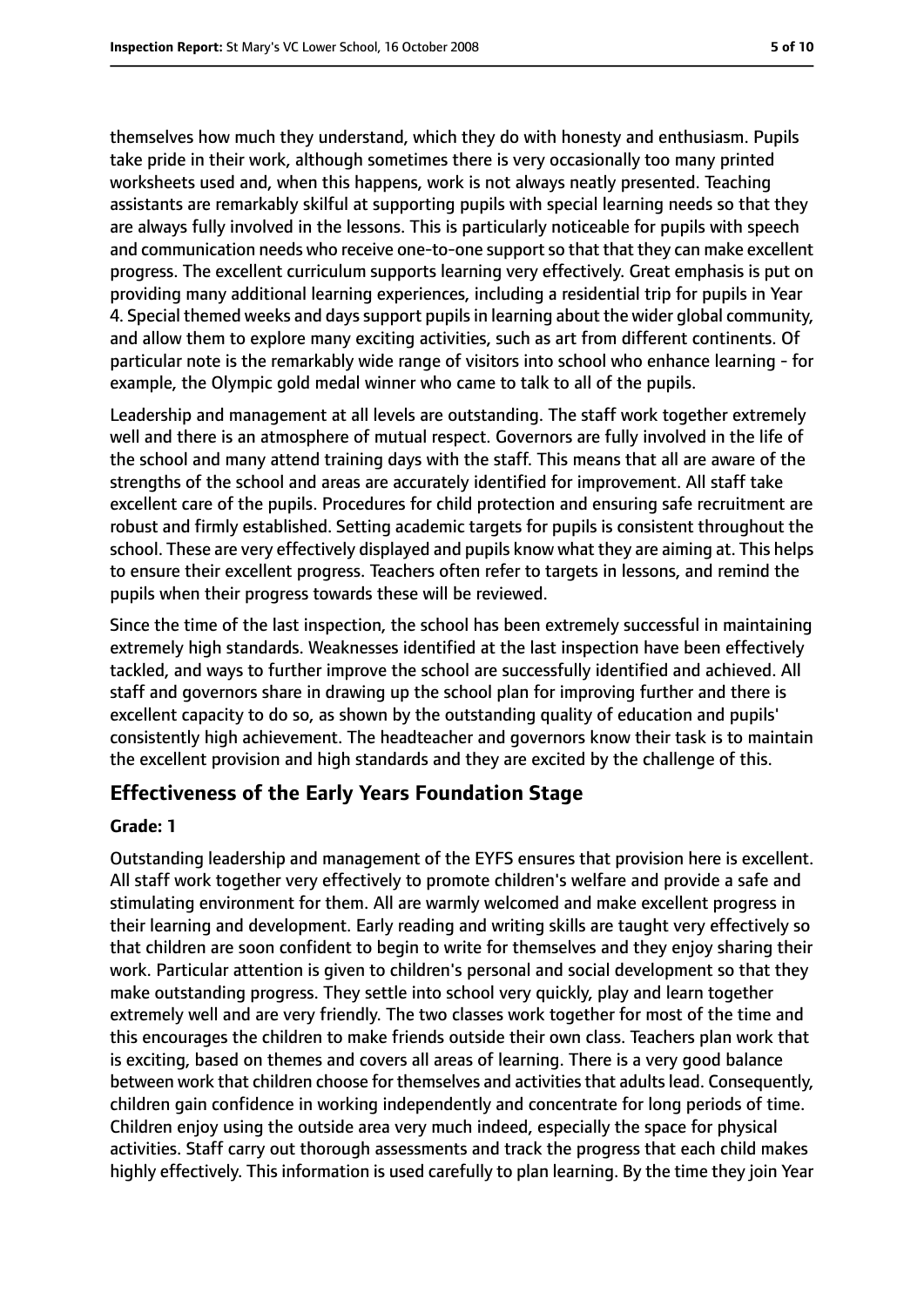1, children achieve well in all areas of learning and reach standards that are well above those expected for their age.

## **What the school should do to improve further**

■ Reduce the number of printed worksheets used in lessons.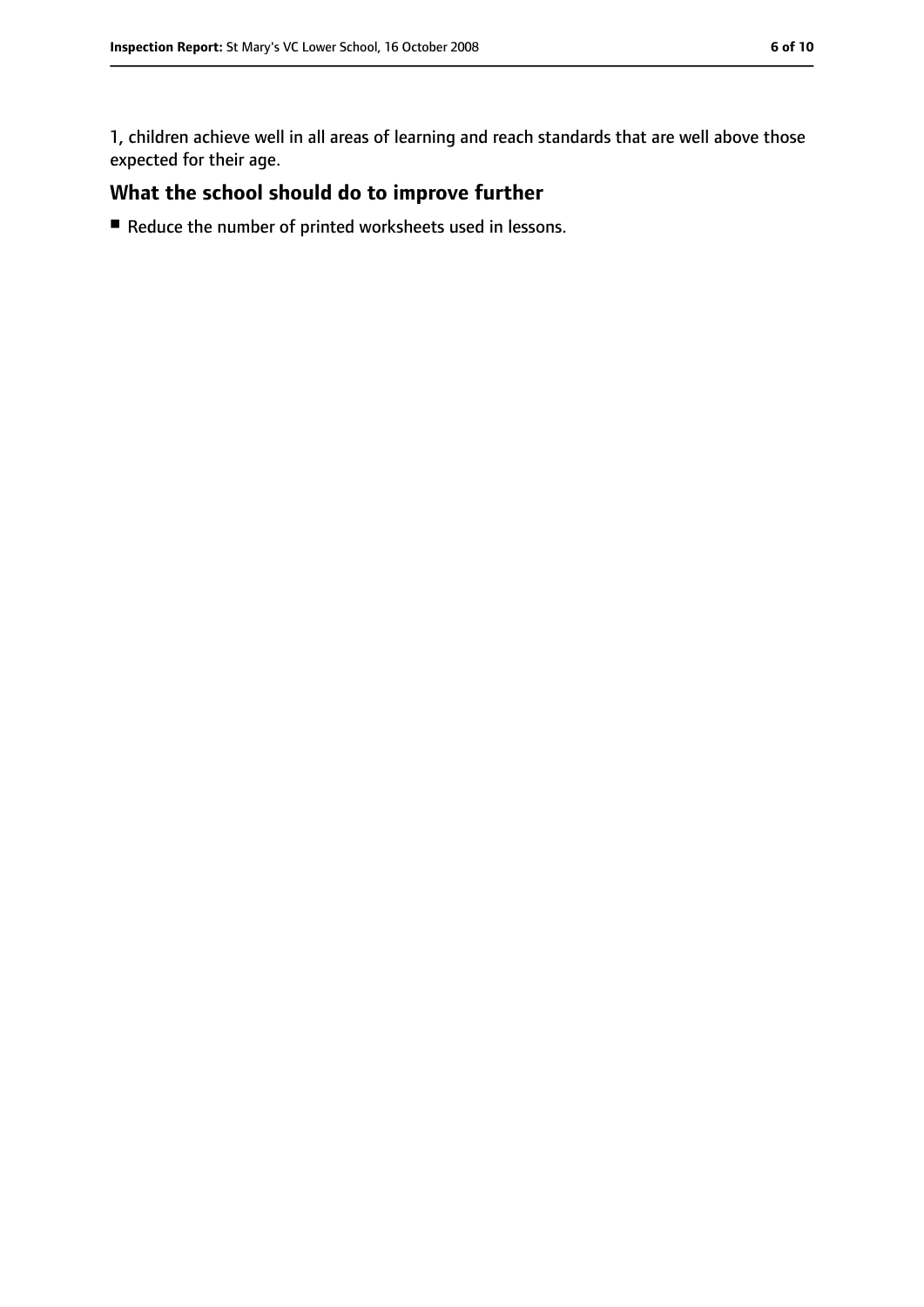**Any complaints about the inspection or the report should be made following the procedures set out in the guidance 'Complaints about school inspection', which is available from Ofsted's website: www.ofsted.gov.uk.**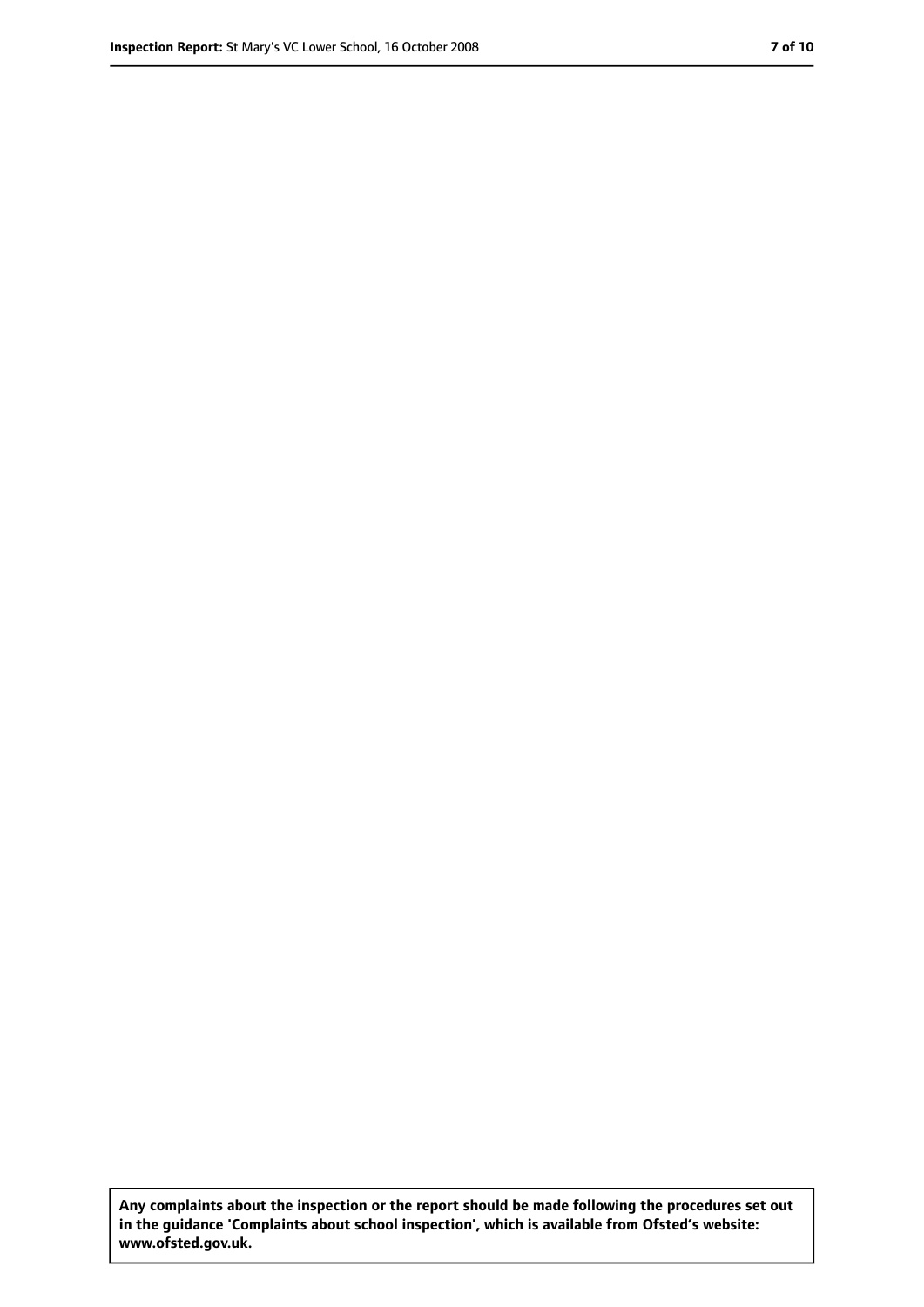# **Inspection judgements**

| \ Key to judgements: grade 1 is outstanding, grade 2 good, grade 3 satisfactory, and | <b>School</b>  |
|--------------------------------------------------------------------------------------|----------------|
| arade 4 inadequate                                                                   | <b>Overall</b> |

#### **Overall effectiveness**

| How effective, efficient and inclusive is the provision of<br>education, integrated care and any extended services in meeting the<br>needs of learners? |     |
|---------------------------------------------------------------------------------------------------------------------------------------------------------|-----|
| Effective steps have been taken to promote improvement since the last<br>inspection                                                                     | Yes |
| How well does the school work in partnership with others to promote learners'<br>well being?                                                            |     |
| The capacity to make any necessary improvements                                                                                                         |     |

## **Effectiveness of the Early Years Foundation Stage**

| How effective is the provision in meeting the needs of children in the<br>l EYFS?            |  |
|----------------------------------------------------------------------------------------------|--|
| How well do children in the EYFS achieve?                                                    |  |
| How good are the overall personal development and well-being of the children<br>in the EYFS? |  |
| How effectively are children in the EYFS helped to learn and develop?                        |  |
| How effectively is the welfare of children in the EYFS promoted?                             |  |
| How effectively is provision in the EYFS led and managed?                                    |  |

#### **Achievement and standards**

| How well do learners achieve?                                                  |  |
|--------------------------------------------------------------------------------|--|
| The standards <sup>1</sup> reached by learners                                 |  |
| How well learners make progress, taking account of any significant variations  |  |
| between groups of learners                                                     |  |
| How well learners with learning difficulties and/or disabilities make progress |  |

#### **Annex A**

<sup>&</sup>lt;sup>1</sup>Grade 1 - Exceptionally and consistently high; Grade 2 - Generally above average with none significantly below average; Grade 3 - Broadly average to below average; Grade 4 - Exceptionally low.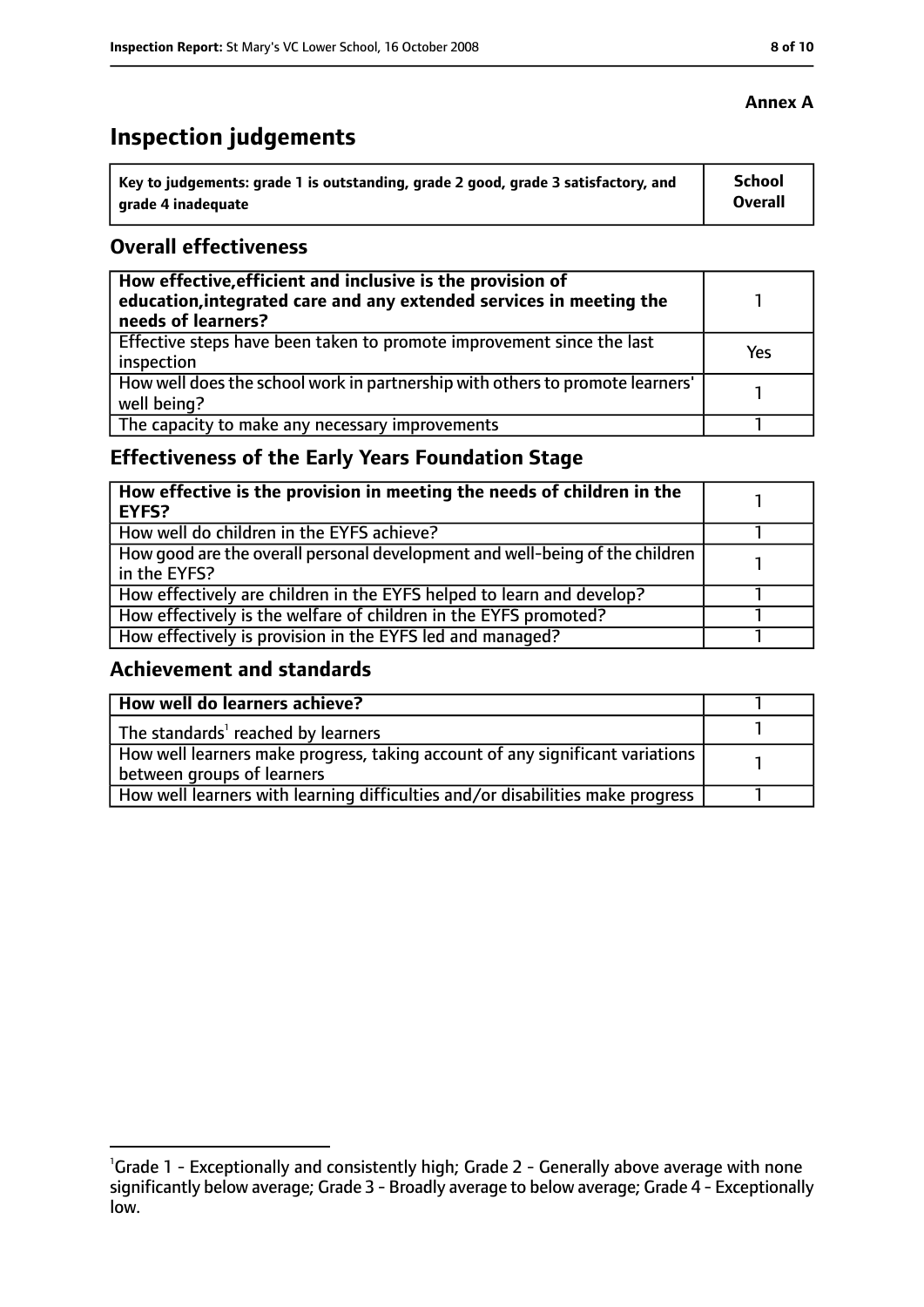## **Personal development and well-being**

| How good are the overall personal development and well-being of the<br>learners?                                 |  |
|------------------------------------------------------------------------------------------------------------------|--|
| The extent of learners' spiritual, moral, social and cultural development                                        |  |
| The extent to which learners adopt healthy lifestyles                                                            |  |
| The extent to which learners adopt safe practices                                                                |  |
| The extent to which learners enjoy their education                                                               |  |
| The attendance of learners                                                                                       |  |
| The behaviour of learners                                                                                        |  |
| The extent to which learners make a positive contribution to the community                                       |  |
| How well learners develop workplace and other skills that will contribute to<br>their future economic well-being |  |

# **The quality of provision**

| How effective are teaching and learning in meeting the full range of<br>learners' needs?              |  |
|-------------------------------------------------------------------------------------------------------|--|
| How well do the curriculum and other activities meet the range of needs and<br>interests of learners? |  |
| How well are learners cared for, quided and supported?                                                |  |

## **Leadership and management**

| How effective are leadership and management in raising achievement<br>and supporting all learners?                                              |            |
|-------------------------------------------------------------------------------------------------------------------------------------------------|------------|
| How effectively leaders and managers at all levels set clear direction leading<br>to improvement and promote high quality of care and education |            |
| How effectively leaders and managers use challenging targets to raise standards                                                                 |            |
| The effectiveness of the school's self-evaluation                                                                                               |            |
| How well equality of opportunity is promoted and discrimination eliminated                                                                      |            |
| How well does the school contribute to community cohesion?                                                                                      |            |
| How effectively and efficiently resources, including staff, are deployed to<br>achieve value for money                                          |            |
| The extent to which governors and other supervisory boards discharge their<br>responsibilities                                                  |            |
| Do procedures for safequarding learners meet current government<br>requirements?                                                                | <b>Yes</b> |
| Does this school require special measures?                                                                                                      | <b>No</b>  |
| Does this school require a notice to improve?                                                                                                   | No         |